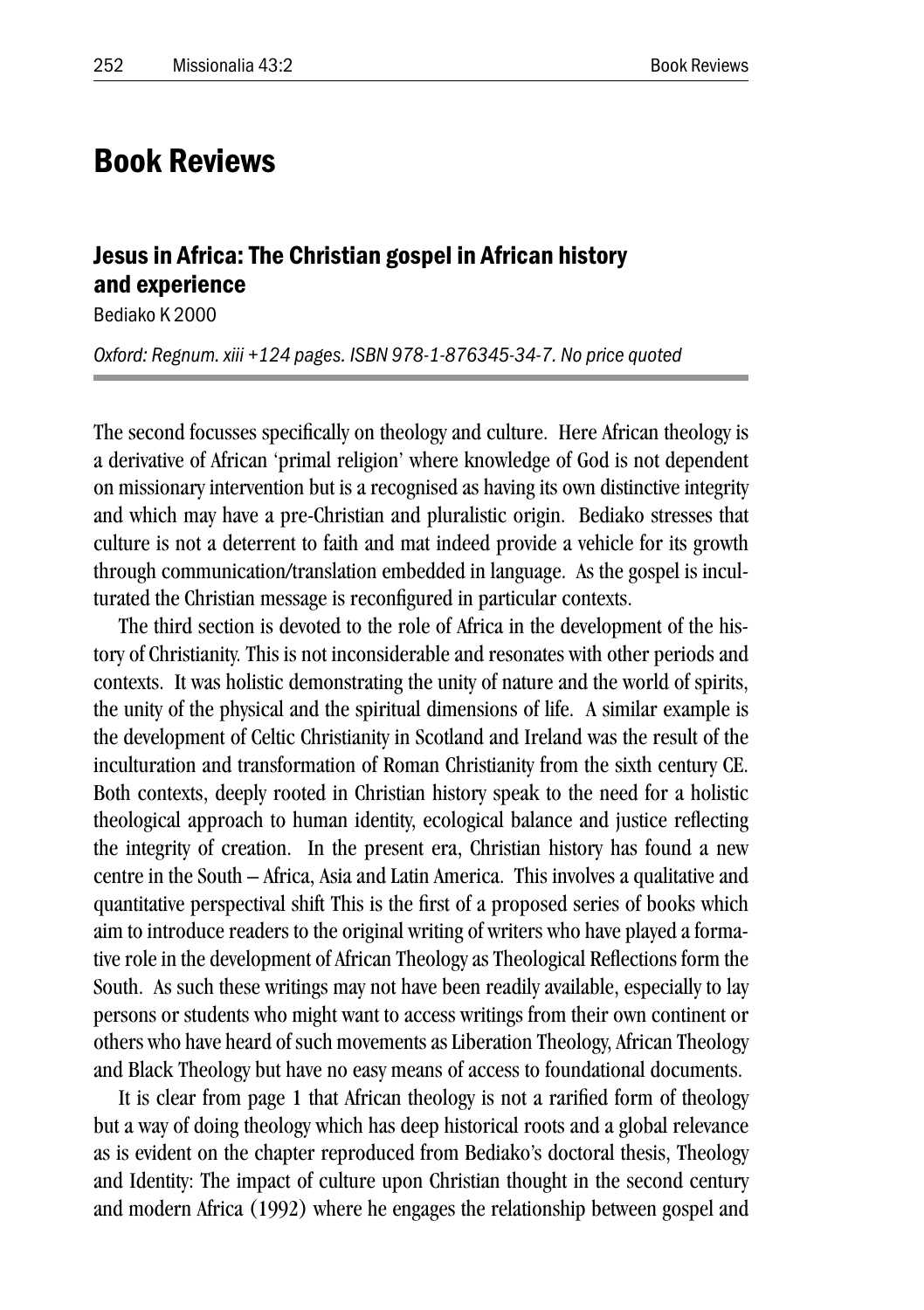culture in two very different periods. This collection is gathered into three sections of three sections each.

The first focusses on the African experience and reveals the authentic African origin and nature of the Christian faith. This involves consideration of the sensitive issue of ancestor veneration which, to a greater or lesser degree, is a constituent of all cultures. In Africa, Jesus of Nazareth is viewed as the Ancestor, as one who fulfils and goes beyond that role. He also fulfils the role of eternal Word, the one whose divinity was humanised in incarnation, crucifixion and communion, community being the key.

This volume may not provide comfortable reading for those of us reared in traditional western based theology. It challenges our many theological assumptions based as they are in Greek dualistic notions. It is a fitting reminder that the earliest form of Christianity was not based in Athens but in Jerusalem the centre of Palestinian Christianity. It is to be commended to a wide readership in the hope that it may inspire a deeper study of the African roots of theology and a lessening of the inferiority many Africans experience as the result of their negative perception of the African basis of their faith.

*Reviewer: Prof GA Duncan Department of Church History/Polity, University of Pretoria*

## The new evangelisation: Faith, people, context and practice

Grogan P & Kim K (ed.) 2015

*London: Bloomsbury. xii +296 pages. ISBN 978 0-5567-66737-4. No price quoted.*

The Roman Catholic Church has attained a fresh prominence in global Christianity since the election of Francis as pope and the publication of his apostolic exhortation Evangelium Gaudium in which evangelism is located in the pastoral ministry as well as the re-evangelisation of the lapsed and mission ad gentes. But Francis went beyond his predecessors in linking evangelisation not only to preaching and teaching; he extended it to include the challenge of globalisation as a threat to teaching concerning the kingdom of God.

However, not everything that is worthy of note and study is restricted to this most contemporary period. A recent conference of academics attempted to draw out the significance of this movement in continuance of the spirit of the Second Vatican Council The 'new evangelisation' is a movement that has gone largely unnoticed in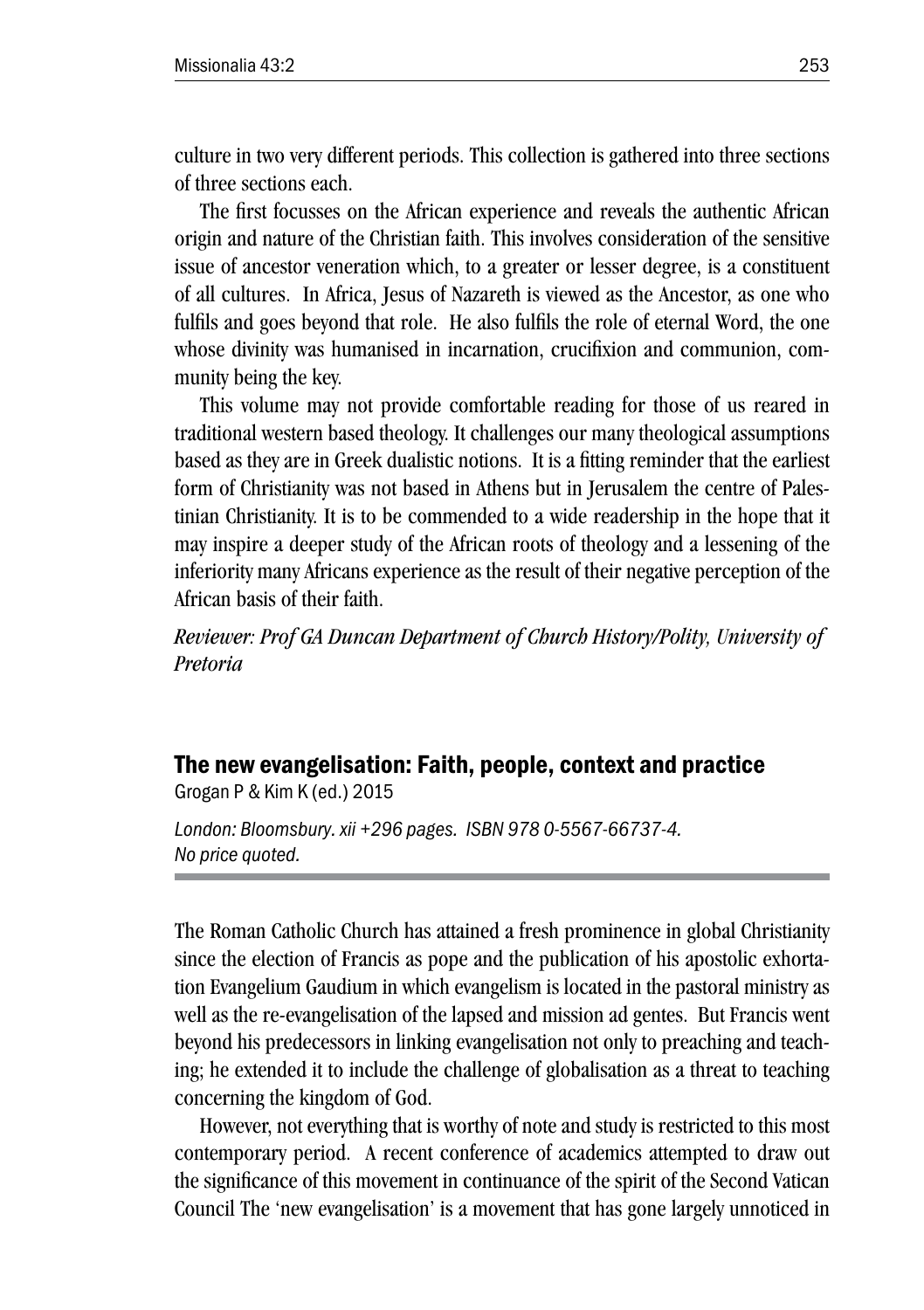the non-Catholic world though its history has now matured over several decades and may even be traced back to the pontificate of Paul VI although it was pope John Paul II who first used the term in 1983.. It has no precise definition due to its implementation in a wide variety of local church contexts, ecclesial, cultural and geographical. This book attempts to determine the 'essential elements' of this timeless imperative taking account of the Lord's command to promote the gospel universally, that the promise of salvation is being fulfilled.

The most recent impetus to the 'new evangelisation' came from Benedict XVI as a result of the mounting awareness that Catholics were abandoning their traditional faith and a consequent desire to re-evangelise the West as their fundamental mission with the family at the centre as the 'model place' for passing on the faith. Integral to this process of evangelisation is a serious commitment to life and working towards justice. The design of this book is built around four questions concerning the project of new evangelisation.

The first section is concerned with continuity or discontinuity with Vatican II in view of different approaches advocated by various Vatican documents. Religious pluralism in Europe, for example, seems to suggest that a contextual approach is required. Part two is devoted to a discussion of the implications of the new evangelisation for the Church and its mission. The integral relationship between evangelisation and ecumenism is highlighted in the sense that disunity is a denial of theology. A critique of the Eurocentric nature of Roman Catholicism is mooted despite its Vatican II affirmation of its intention to be a global community. The third section looks at two case studies related to Africa and other faiths. Africa needs to be a focus in an attempt to supersede the negatives effects of colonisation which failed to inculturate the gospel. With regard to world faiths, a question is raised concerning the appropriateness and validity of evangelisation and the central role of the laity. The final part of the book describes various British examples of the new evangelisation in practice relative to pastoral principles and interreligious dialogue in the context of the proclamation of the gospel.

These conference proceedings bring us up to date with recent developments in the Roman Catholic Church regarding the new evangelisation. It is not only inward looking but also demonstrates a compassion for the world and its inhabitants at large. Despite its commitment to economic justice issues, it makes contribution to the debate regarding its own contribution to economic injustice regarding its own wealth and its allocation. But in this regard it is perhaps no better or worse than other churches as far as matching its words with its actions.

*Reviewer: Prof GA Duncan Department of Church History/Polity, University of Pretoria.*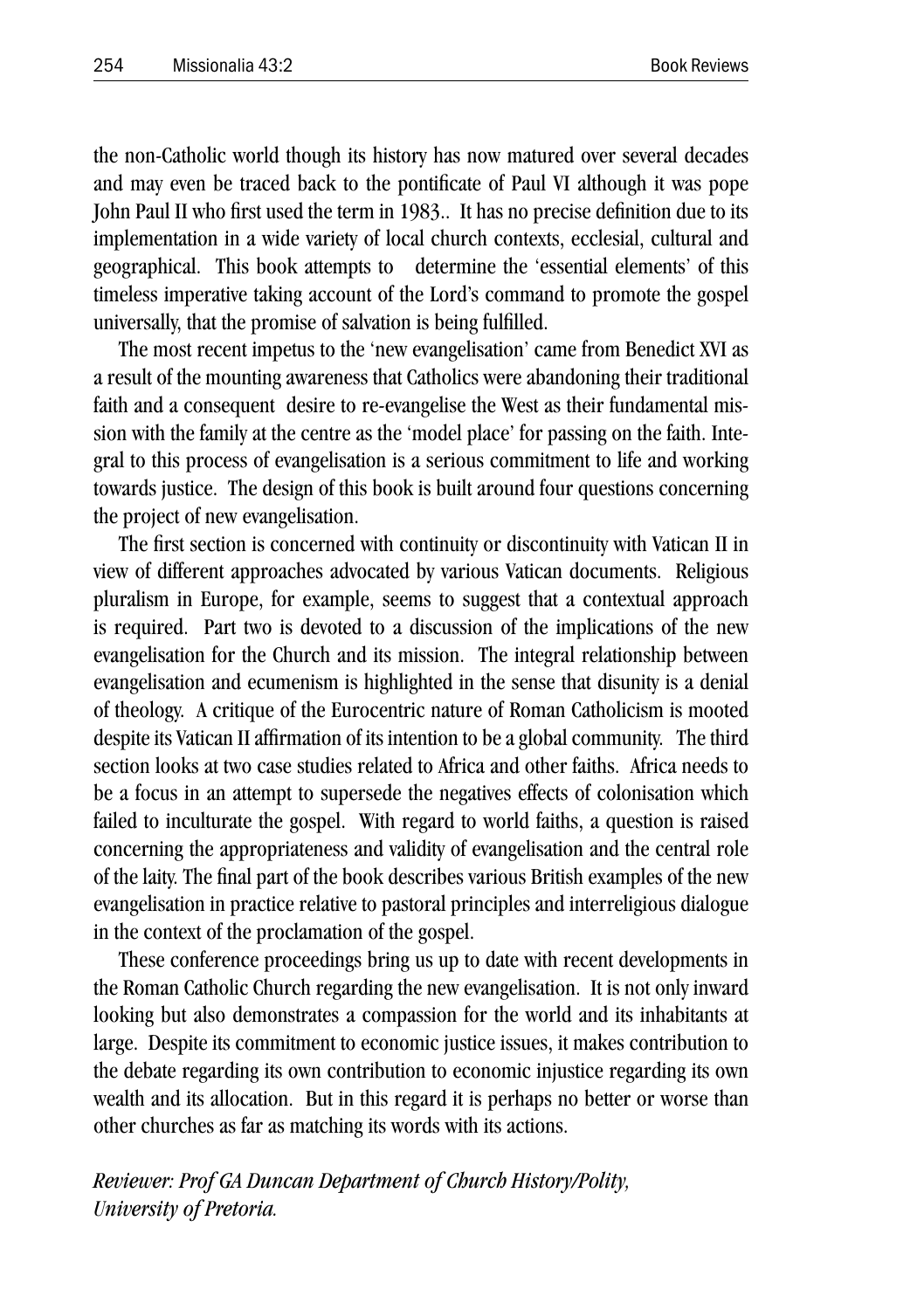# A missiology of the road; Early perspectives in David Bosch's theology of mission and evangelism

Livingston JK 2014

*Cambridge: James Clarke & Co. xvi + 402 pages. ISBN 978-0-227-17459-3. No price quoted.*

On first sight this book offers a reinterpretation of David Bosch's magnificent contribution to the theology of mission in the twentieth century. It offers a lively introduction to the person and work of Bosch setting him firmly within his Afrikaner context and gives an interesting outline of his theology of mission with perhaps a disproportionate amount of space to the topic of evangelism. He outlines challenges to Bosch's missiology but misses out his attention to the role of women and the already pressing situation of the rise of Pentecostalism. Perhaps this betrays his own preferences. Ten chapters are divided into sections on Bosch in context, his theology of mission and evangelism, and critical dimensions for a missionary church. These are well summarised but offer no significantly new interpretation among the many works devoted to Bosch's theology of mission.

There is little evidence that a revision of this doctoral thesis has been carried out before publication. It is repetitive in places where it need not be and is overheavy with footnotes. In many places it could have been summarises to make it more accessible especially to lay readers.

I find several things mystifying about this book. The title is problematic. He refers to Bosch's theology of mission and evangelism; yet, Bosch drew no sharp distinction; see the title of his magnum opus Transforming mission: Paradigm shifts in theology of mission (1991). Here Livingston seems to be imposing his own agenda on to Bosch. Then the title refers to early perspectives which I also find strange since he includes all Bosch's writings up to the submission of this doctoral thesis, just prior to Bosch's death. For some reason he takes Witness to the world (1979) as a normative text when it simply reflects a stage in the development of Bosch's thinking. One wonders where the later perspectives begin unless the author cannot accommodate Bosch's postmodernistic thinking in Transforming mission (1991) and Believing in the future: Toward a missiology of western culture 1995) published posthumously. Surely he was not beyond integrating insights from these two works to offer a more comprehensive consideration of Bosch's theology, especially since the twentieth anniversary edition of Transforming mission was published in 2011 more than twenty years after thi8s thesis was submitted? In this sense it is very disappointing.

*Reviewer: Prof GA Duncan Department of Church History/Polity, University of Pretoria*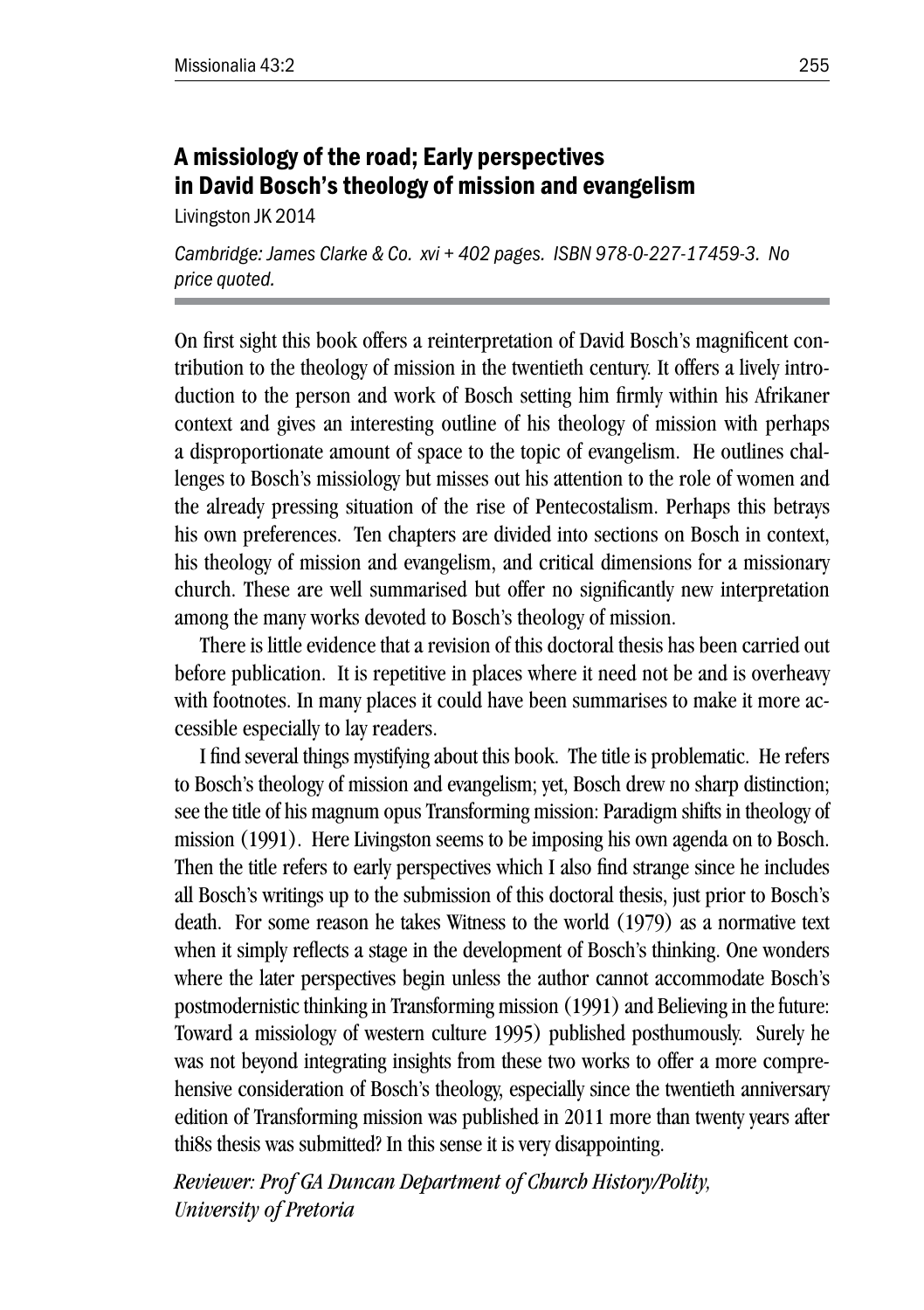#### Sent out: African missionary work in the West

Kwiyani HC 2014

*Xii + 244 pages. ISBN 978-1-62698-101-0. No price quoted.*

This book is an enjoyable and informative read which reveals the joy (mostly) s and despairs of an African missionary working in the USA. It exposes readers to current thinking and practice in missiological thinking and can be a useful resource for those working with and in immigrant diaspora. Communities. This is area in which there is a great need for intercultural understanding and this book is a serious attempt to provide it. It is written out of diligent study and experience within the church and it reflects the rapidly changing face of church and mission today. We are clearly living in a new era of mission and this is vastly different from the colonial form of mission we all recognise. This is often characterised by the term' reverse mission' but that is a misnomer but it is a necessary attitude towards mission taking account of the decline of Christianity in the West. To remain a global faith Christianity needs to humble itself in the name of the redevelopment of Christianity worldwide. However, this takes place within a very culturally diverse Christian faith where diaspora Christians often exist quite apart from the Christian communities in which they live, partly because of the community they find there. A significant difference is that many diaspora Christians do not migrate primarily to propagate their faith – yet they bring their faith expression with them and it is not easily welcomed or integrated in traditional western Christian forms, eg. of worship. This postcolonial firm of Christianity is therefore unique.

Following an introduction, chapter one focusses on the role of Africa in the development of a theology of migration whose diasporic proponents are predominantly conservative and charismatic reflecting the global trend towards Pentecostalism. This development is a helpful corrective to the manner in which church history has been taught traditionally, to reflect the early great theologians as products of Europe rather than Africa, and that everything good and worthy has its origin in Europe and North America. A theology of migration is grounded not only in world history but in biblical history too. The second chapter relates Africa's place in mission history and particularly the role of African agency. Three tracks have emerged – nineteenth century missions, late nineteenth and twentieth century African Initiated churches and late twentieth and twenty first century Pentecostalism. These are 'blessed reflexes'.

Chapter three takes account of the contributions of various scholars who have followed the development of the African diaspora over the past forty years, early voices who foresaw the development of African missionaries, developments in Europe and devel0opments in America. Chapter four examines the African immigrant community in the west while chapter five looks at mission and African migration.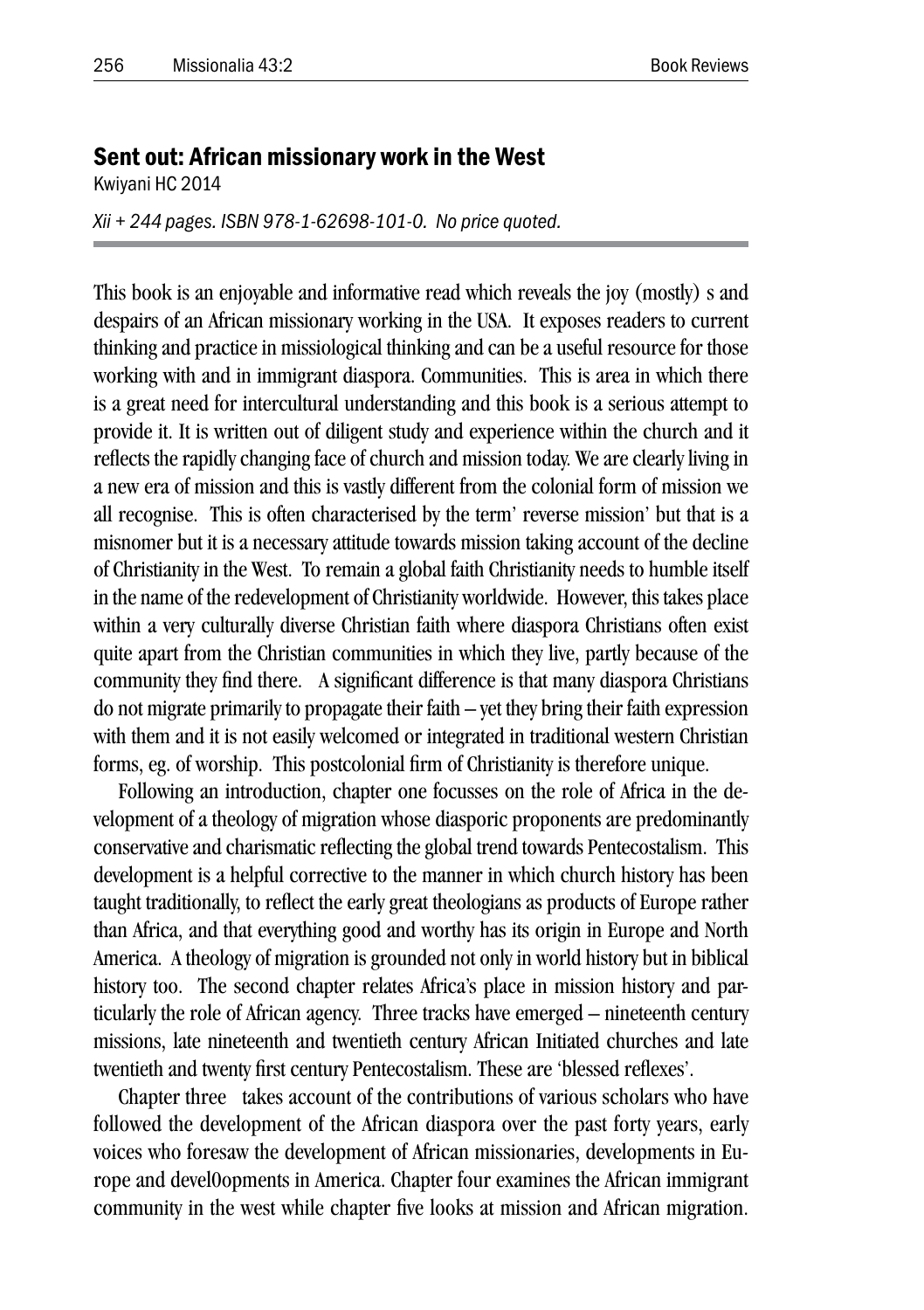The sixth chapter goes beyond the 'blessed reflex" and introduces the mission components of dialogue and hospitality. The final chapter consists of reflections, particularly on the subject of power, race and the mission Dei.

On p9 it is stated that a conference like Edinburgh 1910 if held today would attract more Africans Asians and Latin Americans. This is a surprising error in a book published in 2014 (cf. the composition of Edinburgh 2010).

The practice of African mission to the west is fraught with misunderstanding and prejudice. It also confronts western Christian with their lack of understanding the need for mission in their context based on an inherent sense of superiority and self-sufficiency. This book is a valuable corrective to the idea that Christianity is a western faith and that its mission is to the ignorant, poor and needy elsewhere. It deals with theological, practical and pastoral matters directly related to diaspora Christianity on the twenty first century and is a forerunner in the field.

*Reviewer: Prof GA Duncan Department of Church History/Polity, University of Pretoria*

### Roots & Fruits: Retrieving Scotland's missionary story

Ross KR (ed.) 2014

*Oxford: Regnum. x +173 pages. ISBN 978-1-908355-29-4. No price quoted.*

Yet, another book emerges from the preparations for the World Missionary Conference, 2010, this time lauding the mission history of the nation that hosted both the 1910 and 2010 conferences. In fact, the issue regarding the venue is an apologetic theme in the papers presented here by Ross and Breitenbach.

The book contains eight papers beginning with a brief, brilliant yet comprehensive overview of Scottish mission history written by Andrew Walls which clearly demonstrates that Scotland's contribution to nineteenth and twentieth century mission is well out of proportion to its size and resources. This paper occupies almost a quarter of the book. Nonetheless other contributions also make significant contributions although two have been in print before, including the conclusion. Breitenbach demonstrates the force of Scottish missions within Scotland through the impact of missionaries in the field and their ability to communicate in an appealing manner to a Scottish audience in which education played a significant role, as well as class inclusion (eg. the working class was not excluded – ie. David Livingston), gender and voluntarism, all added to the blend of secularism and religion in Scotland. Dowsett's paper reflects ion the contribution of the evangelicals in Scotland mostly beyond the direct influence of the churches. Her discus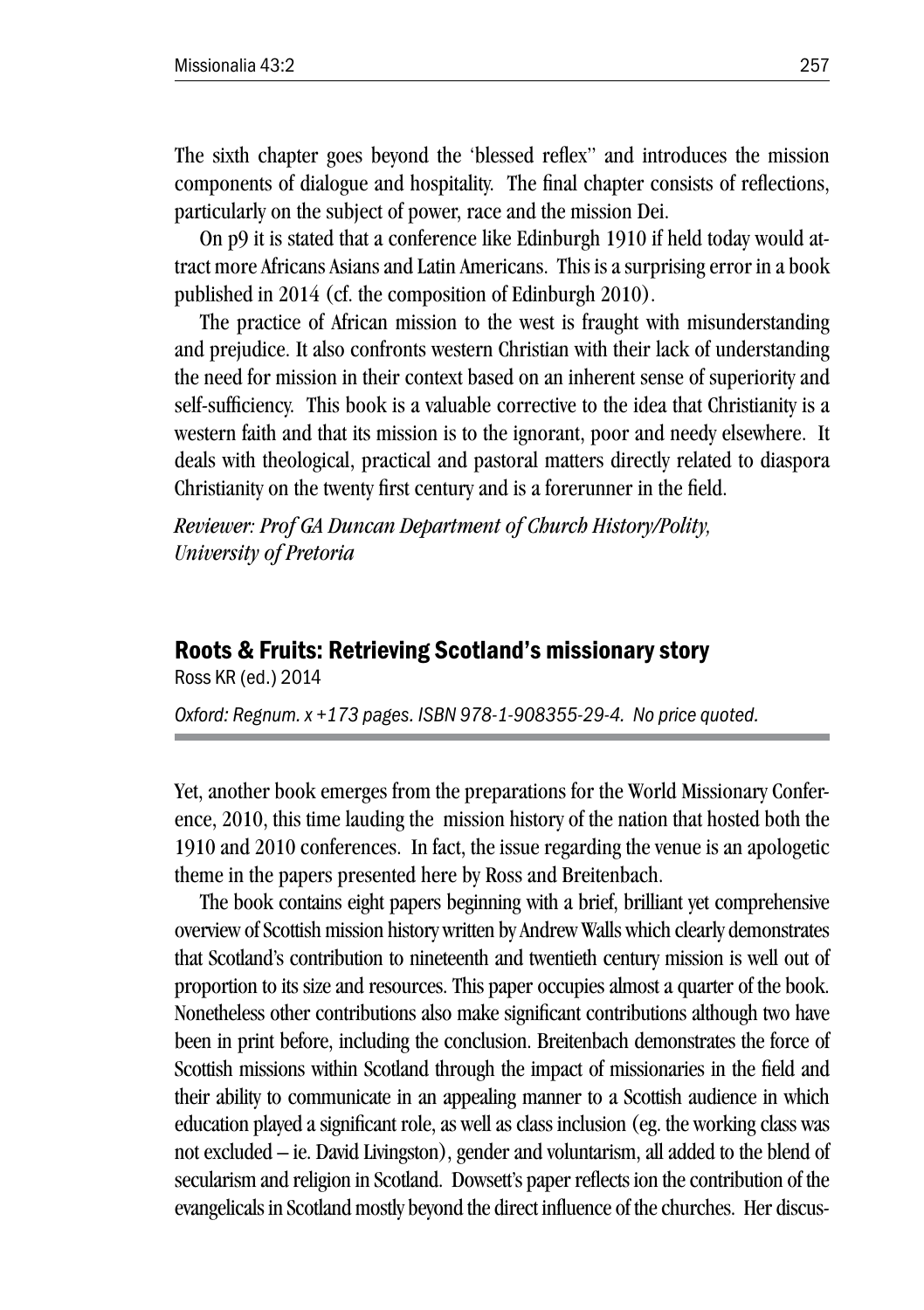sion of the Bible Training Institute (now the International Christian College)shows that great things were achieved by its products throughout the missionary world. The college has mutated and adapted as circumstance have changes and still plays a valuable role in the Scottish missionary scene. John McCracken's paper on Andrew Ross is an excellent example of a missionary and scholar enflamed with a passion for justice. Ross was the stuff of which historically renowned missionaries are made. History will likely judge him to be the equivalent at least of John Philip. Stephen Smyth's chapter breathes fresh air into the Church of Scotland's domination in missionary activity, though actually the national church lagged far behind the United Free Church and the United Presbyterian Church. His paper demonstrates the enormous amount of common ground which exists between the ecclesiastical traditions which are still, and will probably continue to be separated by memory and history. Chris Wigglesworth, another outstanding example of a mission practitioner reflects in internationalisation in mission perspective on the areas of poverty, environmental threat and religious conflict where international agencies can work together towards the vision of life in all its fullness.

Clearly there is much in the Scottish missionary enterprise to celebrate but, as it stands the book signifies an adherence to a hagiographical mode of mission reporting despite Dowsett's caution that 'there is no room for triumphalism' (p.83). However, reflecting on the title, one thing comes to mind that jars with me. In seeking contributions for this volume, the editor seems to be unaware that fruit can be sour as well as sweet. Sweetness is abundantly present here but why suppress the sour fruit? Where is the sad tale of the virtual demise of global mission in the Church of Scotland in the twenty first century and its implications for 'partnership in mission'? Where also is the other account of the preparations for Edinburgh 2010 that indicates that paternalistic attitudes towards mission have not advanced much since 1910. In sum, this interesting book lacks balance.

*Reviewer: Prof GA Duncan, Emeritus professor, University of Pretoria, South Africa. xihosana@yahoo.co.uk*

#### To the nations of the earth: A missional spirituality

Fensham C 2013

*Toronto: Clements Publishing Group. viii +173 pages. ISBN 978-1-926798-09-7. No price quoted.*

Missional spirituality is one of the most exciting and dynamic trends to emerge in the study of missiology recently. Its relationship to matters ecological make it more topical and less individualistic in a world facing environmental catastrophe. Never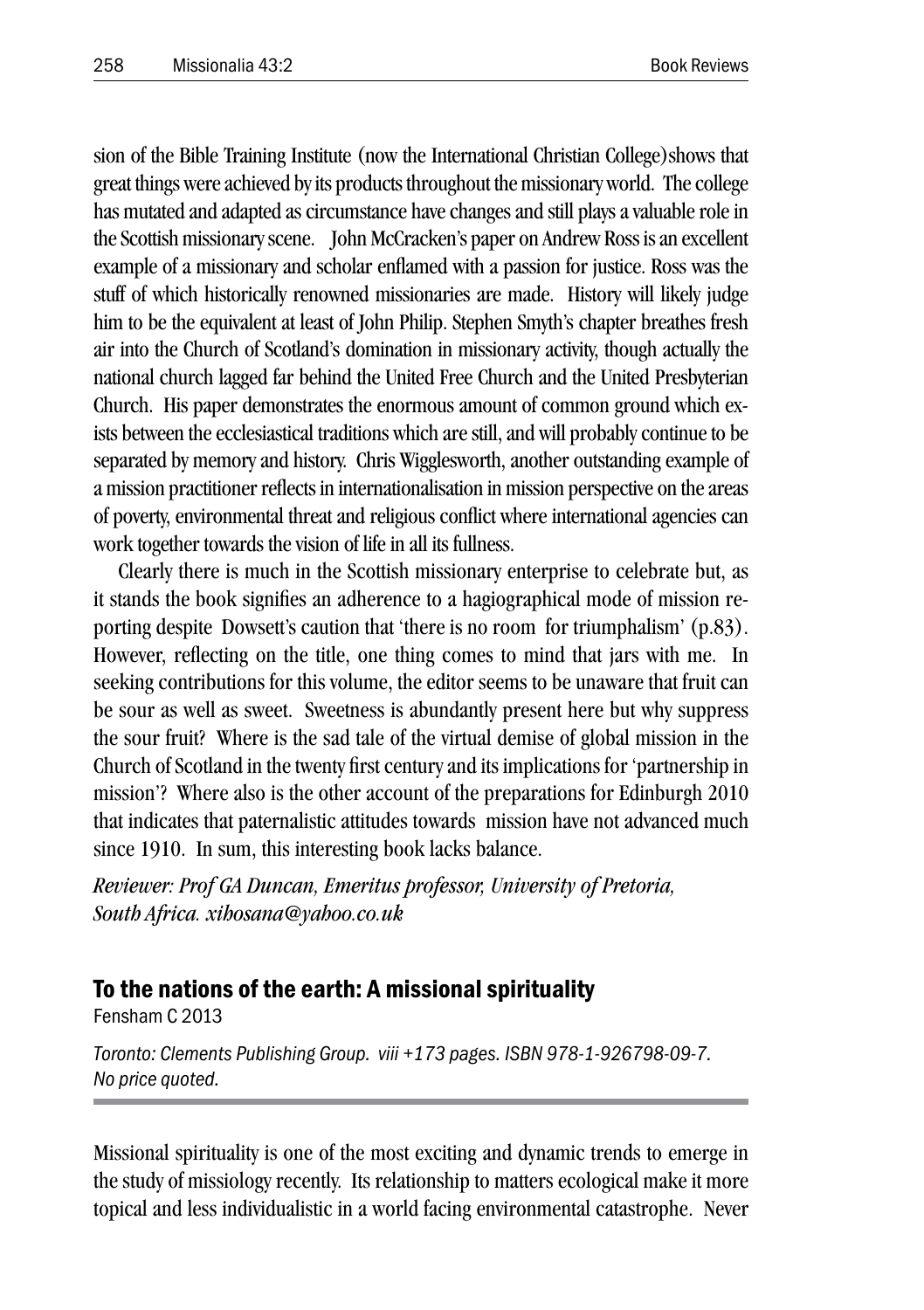was the time more opportune for human beings to work out their identity along with our relationship with God and our destiny in such a situation. Therefore, the subject is the formation of the pilgrim people of God with God and creation. This formation has a number of dimensions and these are the subject of this book. Spirituality is about worship in its widest sense and worship is about doxology – giving God the glory. Formation is about establishing a nurturing discipline in all people and their life's direction and end which is the kingdom of God. Following David Bosch's definition it as a Spirituality of the road (1979) in which God is the caller and we the respondents. In this process we gave freedom to choose and to act humbly and responsibly in the face of the great challenge we have been presented with. This process had five dimensions and to each a chapter is devoted.

The Call is the subject of chapter one and is encapsulated in vocation a call to It is linked to formation through the journey we are called to embark upon with a clear direction and destiny before us as leaders with a particular challenge to self-renunciation and orientation towards the needs of others-in-community. This is not only a process which gives meaning to life; it also involves experience and affectivity. This call, in good Presbyterian fashion, has to be the result of discernment and affirmation by the community to be valid, since the call is to community. But it is also not a straightforward process for most. Biblical and historic witness testify to the reticence and even resistance which often accompany the call and thereby validate it. The call is not always to a separate existence but for most is a call, following Bonhoeffer, to be worked out in the communities where we normally live and work.

Listening is the second dimension. This is the most difficult for we live in an extremely noisy society and in WH Auden's words – 'we are very deaf'.

Formation is a process and we are therefore in movement. In Christianity, all of formation has involved a journey of one kind or another. We are Christians in transit. Here, I like Paul Tillich's concept of the 'courage to be' in the face of the anxiety produced in stressful situations such a leaving home either physically or metaphorically. Still following Tillich, this is a process of self-renunciation as we move out of ourselves towards others. Self-examination becomes an integral part of the process and Fensham repeatedly states, I believe correctly that, 'When the facts demand death, God insists on life for God's creatures'.

Sacrament concerns obedience: 'Do this …'. In my tradition as in others it is preceded by self-examination. To this imperative we remain faithful. It is a sacrament of integration – with oneself, with God, with fellow believers and with the wider community and is characterised in all these ways be hospitality.

Send. Being sent is a necessary part of the process of calling. Its focus is love defined by Tillich as 'the drive towards the unity of the separated'. And following